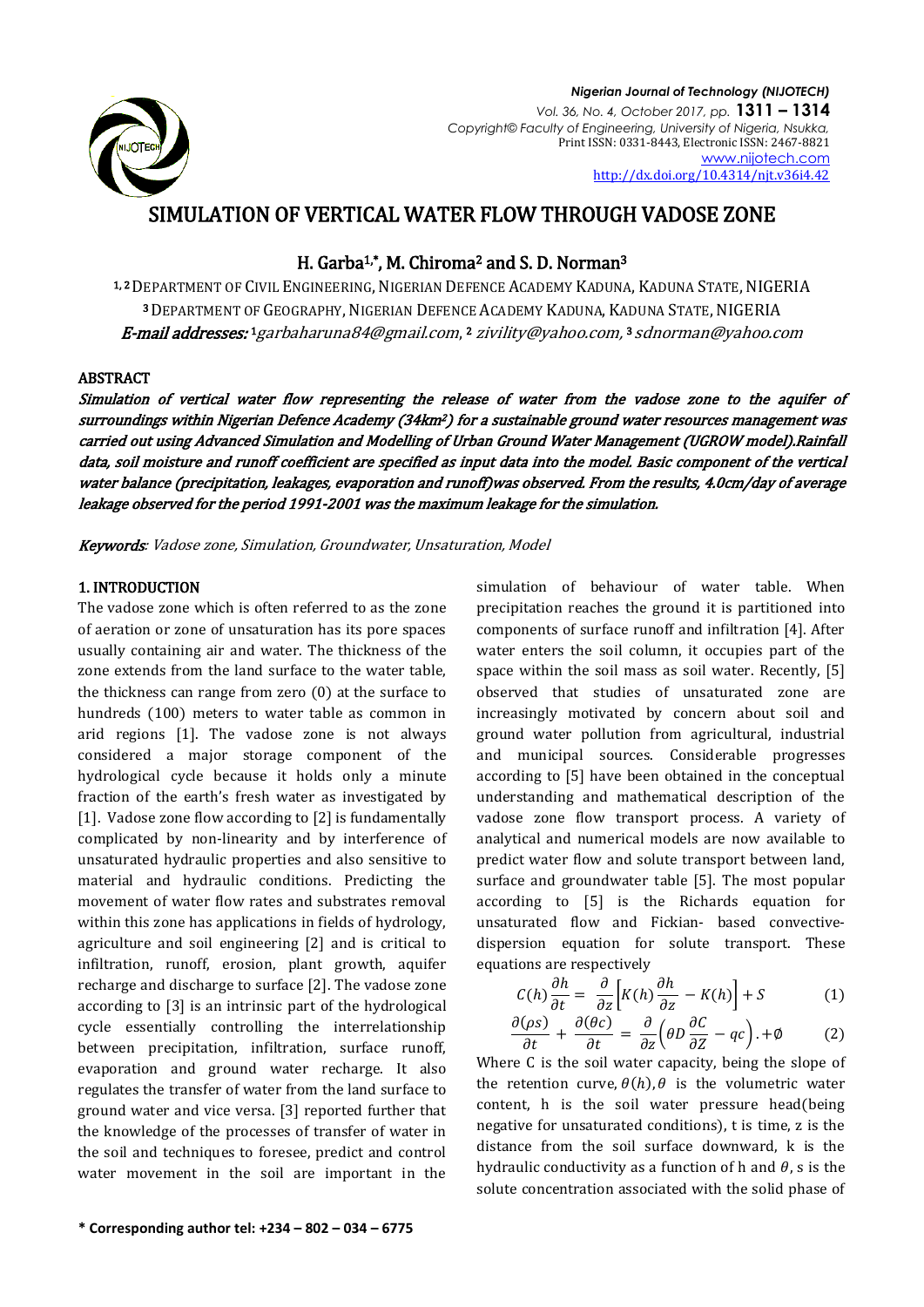the soil, c is the solute concentration of the fluid phase,  $\rho$  is the soil bulk density, D is the solute dispersion coefficient, s and  $\emptyset$  are sources and sinks for water and solutes and q is the volumetric flux density.

Equations (1) and (2) according to [5] are formulated assuming isothermal soil conditions. Water flow in the unsaturated zone according to[6] has an indirect effect on the unsaturated soil hydraulic properties, hence [7,8] provided a description of unsaturated zone processes requiring the incorporation of physical, chemical and biological processes taking place in the soil mass system.

The development and used of simulation models have increased the quantitative understanding of the main physical, chemical and biological processes within the unsaturated zone. The simulation of field scale processes according [9] requires considerable effort in quantifying spatial and temporal soil hydraulic parameters. [10] further adduced that the completeness of experimental data and the accuracy estimated model parameters may eventually become the critical factors determining site-specific simulations. A number of methods based on parameter estimation techniques have been introduced by [10, 11. 12].

This study is there aimed at synergizing between model parameter and measured historical rainfall data as input into the Urban Ground Water Modelling system.

# 2. METHODOLOGY

# 2.1Materials

2.1.1 The study Area: The Nigerian Defence Academy permanent site Afaka Kaduna lies between longitudes 7<sup>0</sup> 12<sup>I</sup> E to 7<sup>0</sup> 35IE of the Greenwich meridian and latitudes  $10^0$  36<sup>I</sup> N to  $10^0$  42<sup>I</sup>N of the equator. It occupies a landmass of about 34 square kilometres. The vegetation cover is Sudan Savannah type, characterized by scattered short trees, shrubs and grasses. Soil type is mostly loamy to sandy type. Substantial amount of clay is found also.

Kaduna State has two distinct seasons. The dry season lasts from November to Mid-April, and the rainy season which lasts between 5-6 months, starts from mid-April to November. The State has the tropical grass land vegetation known Guinea Savannah and Sudan Savannah. The climate condition in the state greatly influences activities of the people who are predominantly occupied in agriculture.

2.1.2 The Simulation Model: UGROW is a software tool developed for the management of the urban groundwater component of urban water systems. The

software system was developed by the International Hydrological Program (UNESCO) [13] to raise awareness of the interaction between urban groundwater and other urban water systems, and to improve the capability of simulation models to represent this behaviour. Its main purpose is to allow the interaction of urban groundwater with other urban water systems to be visualized, demonstrated and quantified. To fulfil this task, vast amounts of data describing various urban water systems need to be stored and efficiently manipulated. This became feasible relatively recently with the rapid advent of powerful desktop computing resources that permit the design and development of a new generation of simulation models that can perform highly complex tasks. In UGROW, sophisticated, dynamic, simulation models are linked with GIS (Geographical Information Systems) to provide one of the most advanced urban groundwater simulation systems currently available [13].The model (Figure 1) is an integrated hydro informatics tool which contains Terrain, Geology and Grow components.

2.1.3 Data Used: The following meteorological and soil moisture data were used in forcing into the UNSAT (GROW) of the UGROW software to simulate the vadose flow: Rainfall, Evaporation, Run-off coefficient and soil moisture as presented in Table 1.

Table Summary of Input data (1996-2010)

| Year | Rainfall<br>Average(c<br>m/day) | Evaporation<br>Average(cm/day) | Run-off<br>coefficient | Soil<br>moisture<br>$(V^3/V^3)$ |
|------|---------------------------------|--------------------------------|------------------------|---------------------------------|
| 1996 | 0.34                            | 0.48                           | 0.30                   | 0.12                            |
| 1997 | 0.36                            | 0.49                           | 0.30                   | 0.12                            |
| 1998 | 0.29                            | 0.51                           | 0.30                   | 0.12                            |
| 1999 | 0.36                            | 0.49                           | 0.30                   | 0.12                            |
| 2000 | 0.31                            | 0.51                           | 0.30                   | 0.12                            |
| 2001 | 0.40                            | 0.50                           | 0.30                   | 0.12                            |
| 2002 | 0.37                            | 0.50                           | 0.30                   | 0.12                            |
| 2003 | 0.45                            | 0.51                           | 0.30                   | 0.12                            |
| 2004 | 0.38                            | 0.50                           | 0.30                   | 0.12                            |
| 2005 | 0.27                            | 0.49                           | 0.30                   | 0.12                            |
| 2006 | 0.25                            | 0.51                           | 0.30                   | 0.12                            |
| 2007 | 0.24                            | 0.50                           | 0.30                   | 0.12                            |
| 2008 | 0.24                            | 0.51                           | 0.30                   | 0.12                            |
| 2009 | 0.33                            | 0.51                           | 0.30                   | 0.12                            |
| 2010 | 0.35                            | 0.51                           | 0.30                   | 0.12                            |
|      |                                 |                                |                        |                                 |

Source: Kaduna State Water Board [14]; Runoff coefficient data UNDP report [15].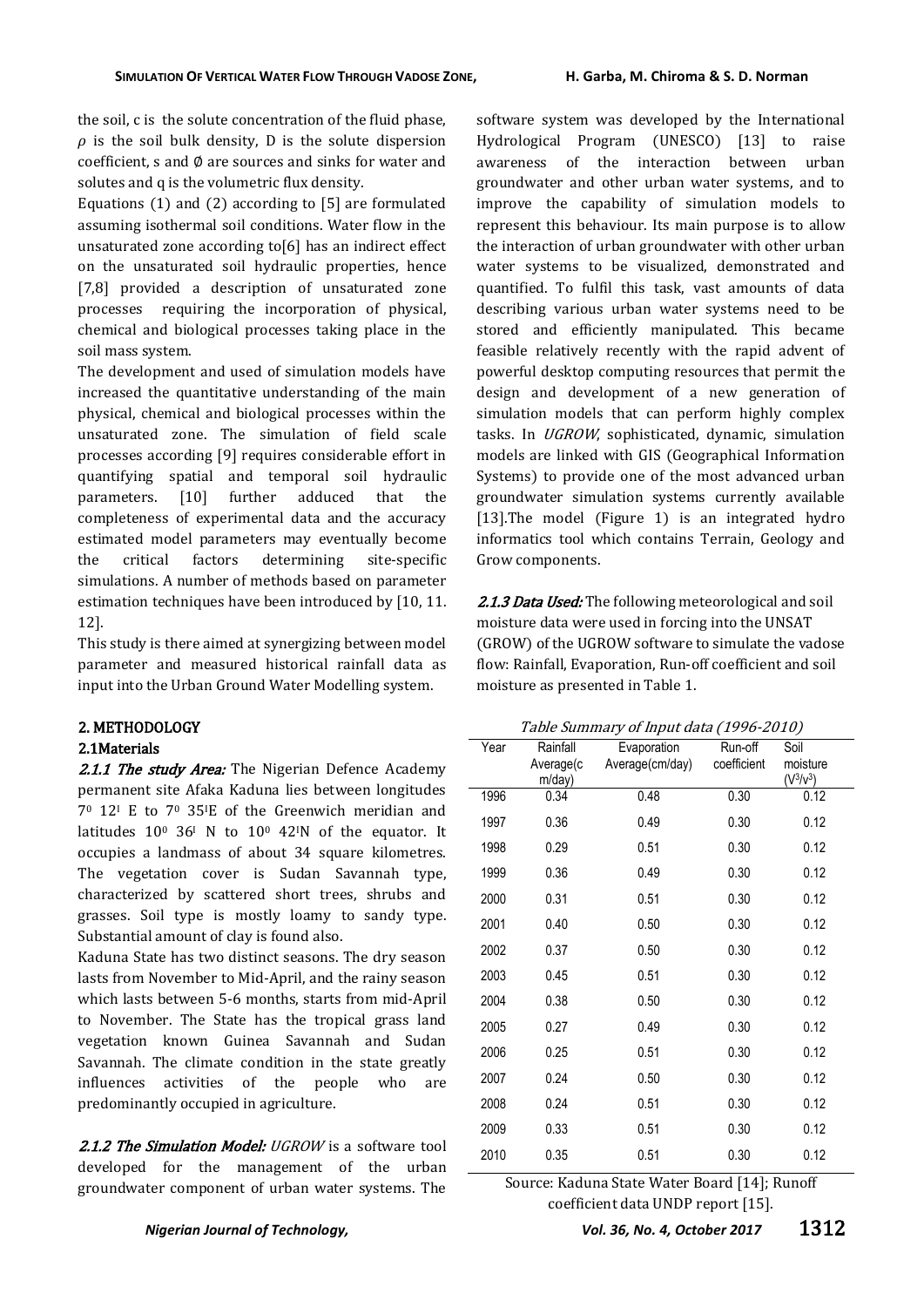Soil saturation data was obtained using soil samples collected from various locations of the NDA premises using the method of undisturbed sampling. Laboratory analysis was done according to BS 1377 [16] for the various samples and the average soil saturation was used. Initial soil saturation of 0.12 was used as obtained from samples collected from various locations in the NDA permanent site. Simulation parameters (soil moisture, surface runoff coefficient, evaporation and soil depth usually unto to 2.5m are prescribed and applied).

equations such as the Richards equation (Eq 1), and also calculates the water balance terms. UNSAT also requires the input of meteorological data to calculate leakage from the unsaturated zone (aquifer recharge). Detailed records for daily rainfall and evaporation quantities available for the period 1996 to 2010 were used.

#### 2.2.1 Results and Discussion

The simulation of the vadose zone water flow was carried with the input data as described in section three and the results obtained shown in Figure 2.

# 2.2 The model Simulation

The *UNSAT* model simulates the migration of water through the 'topsoil' by solving the unsaturated flow



Figure 2: Unsaturated zone water balance of NDA Mando